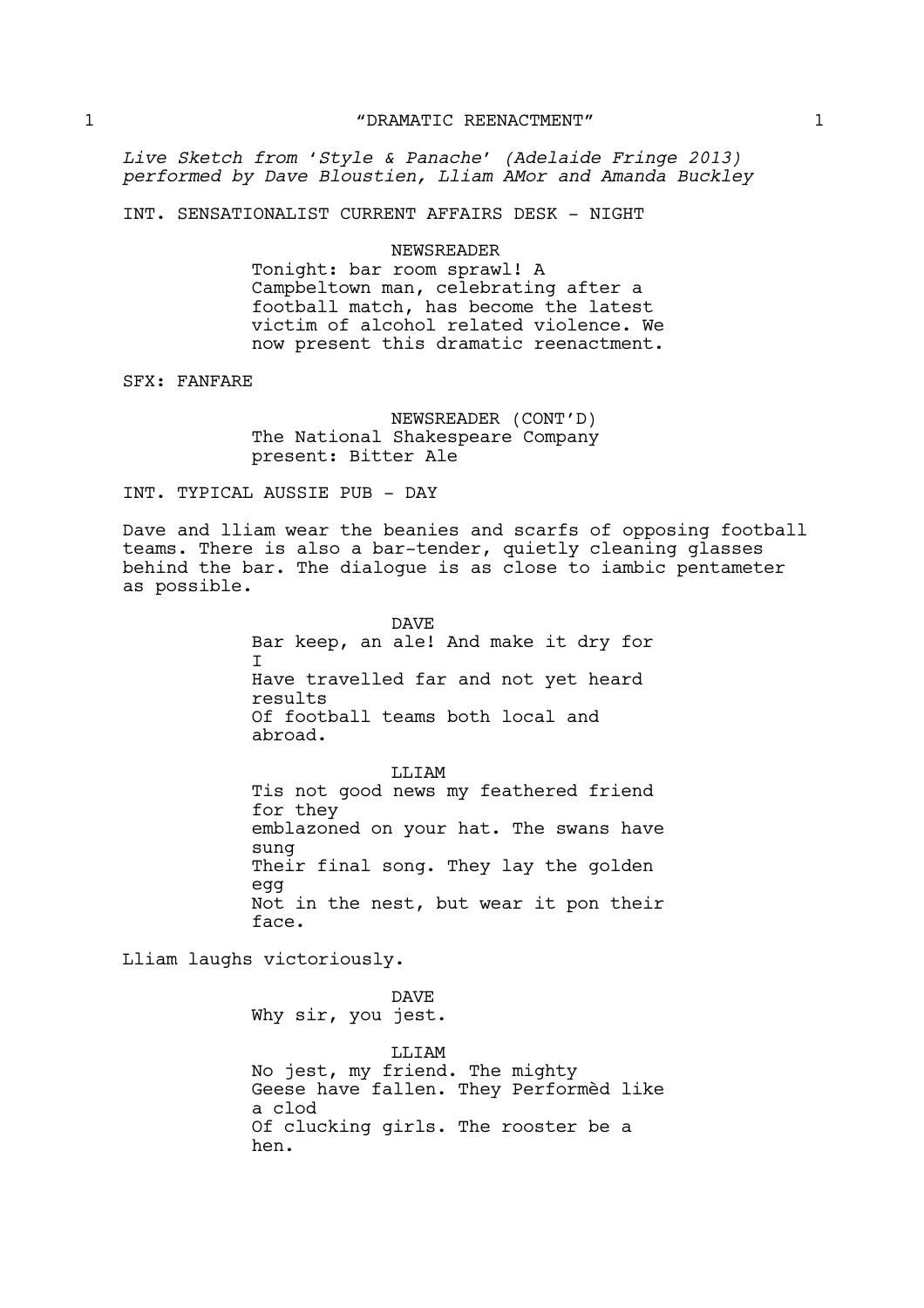DAVE And I suppose that team of evil crows Much better fare? They who eat the flesh Of fallen brothers like a rutting dog? And yea, as rumoured: rut with the dog as well?

LLIAM How dare you sir? Think well upon the words That drip like algae from your beaky lips.

DAVE Thou poisoned puke

> LLIAM Thou jellied eel.

> > DAVE

Have at thee!

Dave and Lliam smash their glasses on the bar and start circling each other in a highly choreographed Shakespearean fight.

Dave presses the advantage, Lliam pushes him back. Lliam presses the advantage, then Dave curves his glass around, flinging Lliam's into the air. Lliam seems disarmed, but catches his glass and the two parry each other for a few more strokes.

> LLIAM Nay stop! Stop. Why do we fight?

DAVE I forget. It's fled my mind, just as Migrating swans do flee the winter cold.

LLIAM

That's right, Geese!

Dave and Lliam go back to their fight for several more clashes, until they leap apart once more.

> DAVE Stop! Stoppeth this ere madness foul. Are football teams not forgèd on same field of play?

LLIAM Aye, tis true. The passions of the game run deep. Tho brotherhood of blood run deeper still.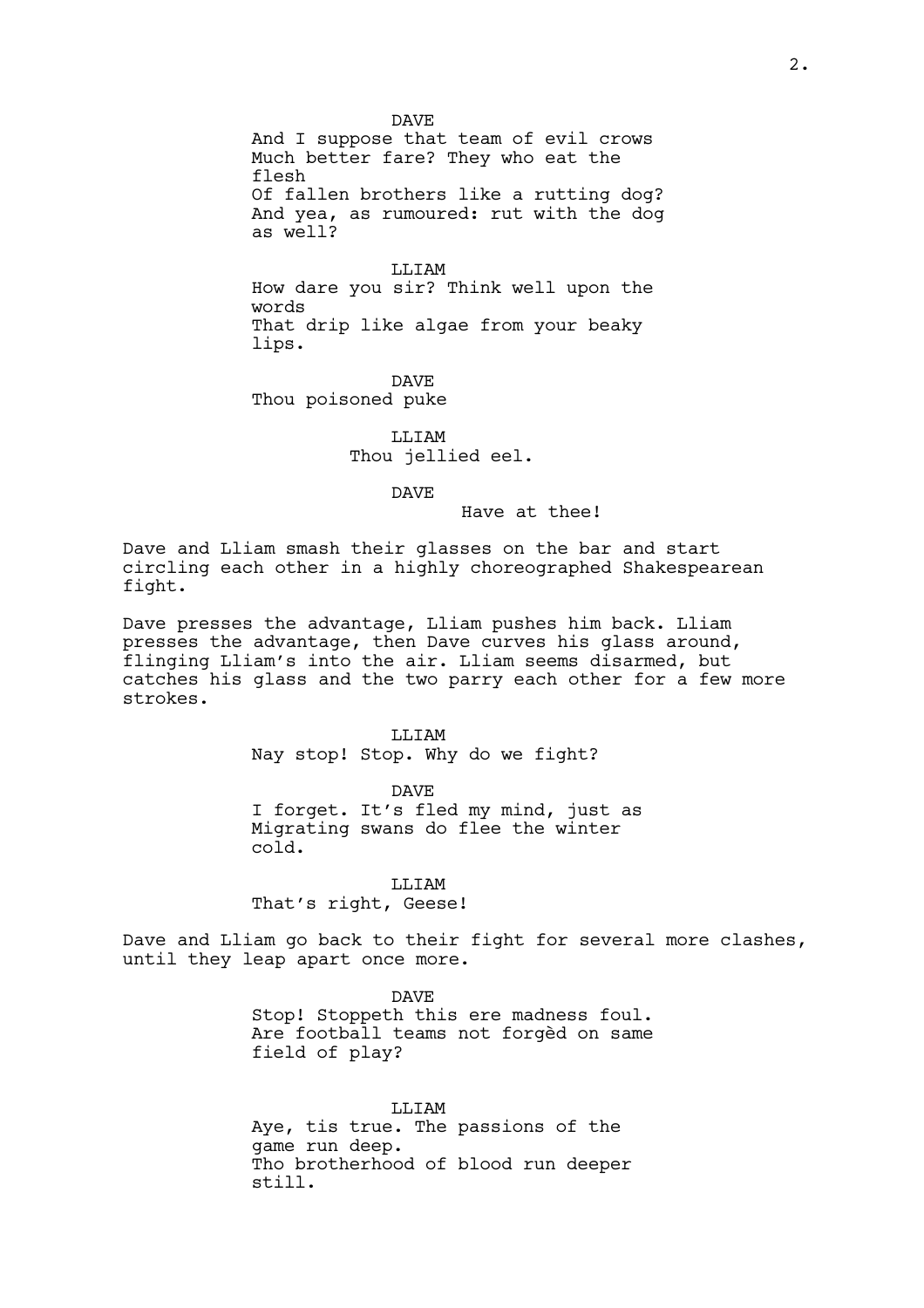DAVE What fools we fans of football be.

LLIAM Come, put aside Your broken flagon and embrace me like a bro.

Dave does, but as he walks towards Lliam with hands outstretched, he trips and impales himself on Lliam's glass.

LLIAM (CONT'D)

No!

DAVE Oh, loathsome fragility, I ... am slain.

Lliam goes down on one knee and cradles Dave's head.

LLIAM On shattered glass, thou self same self are shattered.

DAVE

Avenge me ... brother.

LLIAM

Nooooo!

Lliam looks around then stabs himself comically, and dies next to Dave.

INT. SENSATIONALIST CURRENT AFFAIRS DESK - CONTINUOUS

Newsreader Up next, babies with jobs.

End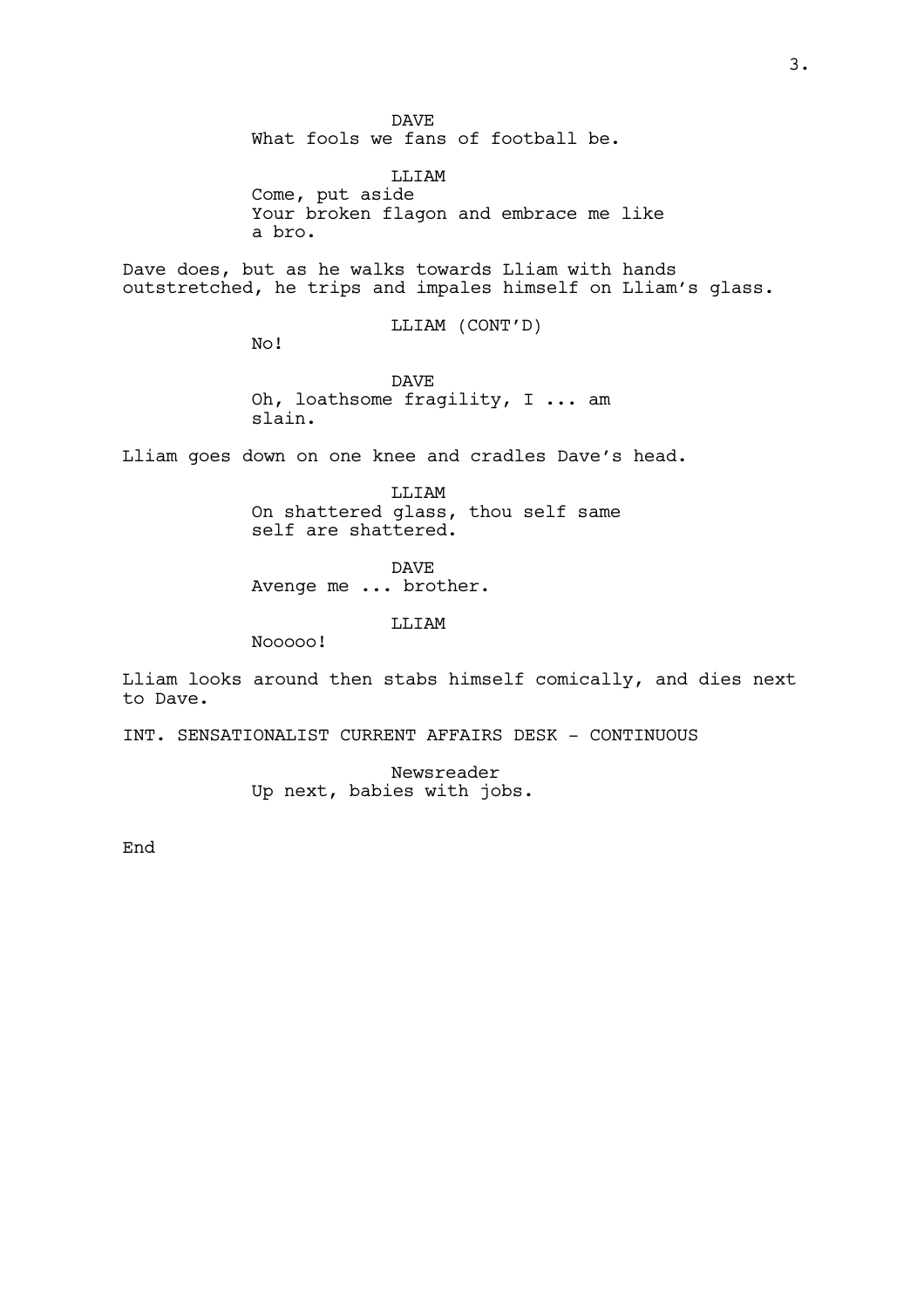*Unproduced TV Sketch from Dave Bloustien's History of Sex*

Int. Hospital - Day

A small boy (Max) is in a hospital bed. He looks upset. A kindly doctor is holding a syringe and trying to be soothing.

> Doctor It's okay, Max. It's just a needle.

Max shakes his head and shrinks back.

Doctor (CONT'D) I know. I saw someone in my bag who might to be able to help, would you like me to check if they're still there?

Max nods, still upset. The doctor opens an old black medical bag and buries his face in it. When he pops up again, he's wearing a silly red nose and a goofy expression. Max smiles.

The doctor puts on a clown wig and wiggles his fingers. Max shyly wiggles his fingers back.

The doctor takes out a long, bendable balloon and blows a bubble in it. He wraps the rest around Max's arm and pumps the bubble a few times, while pulling a funny face, as if he were taking Max's blood pressure. Then he snaps the empty balloon into the air. Max giggles.

The doctor then blows up another balloon that has markings like a thermometer. He puts it under max's arm and lets the air fart out. He makes a mock 'shocked face' and Max laughs.

The doctor then pulls the syringe out again and shows it to max.

Max nods bravely and smiles. The Doctor smiles back and sticks it in his arm. Max pops like a balloon.

The doctor looks horrified.

End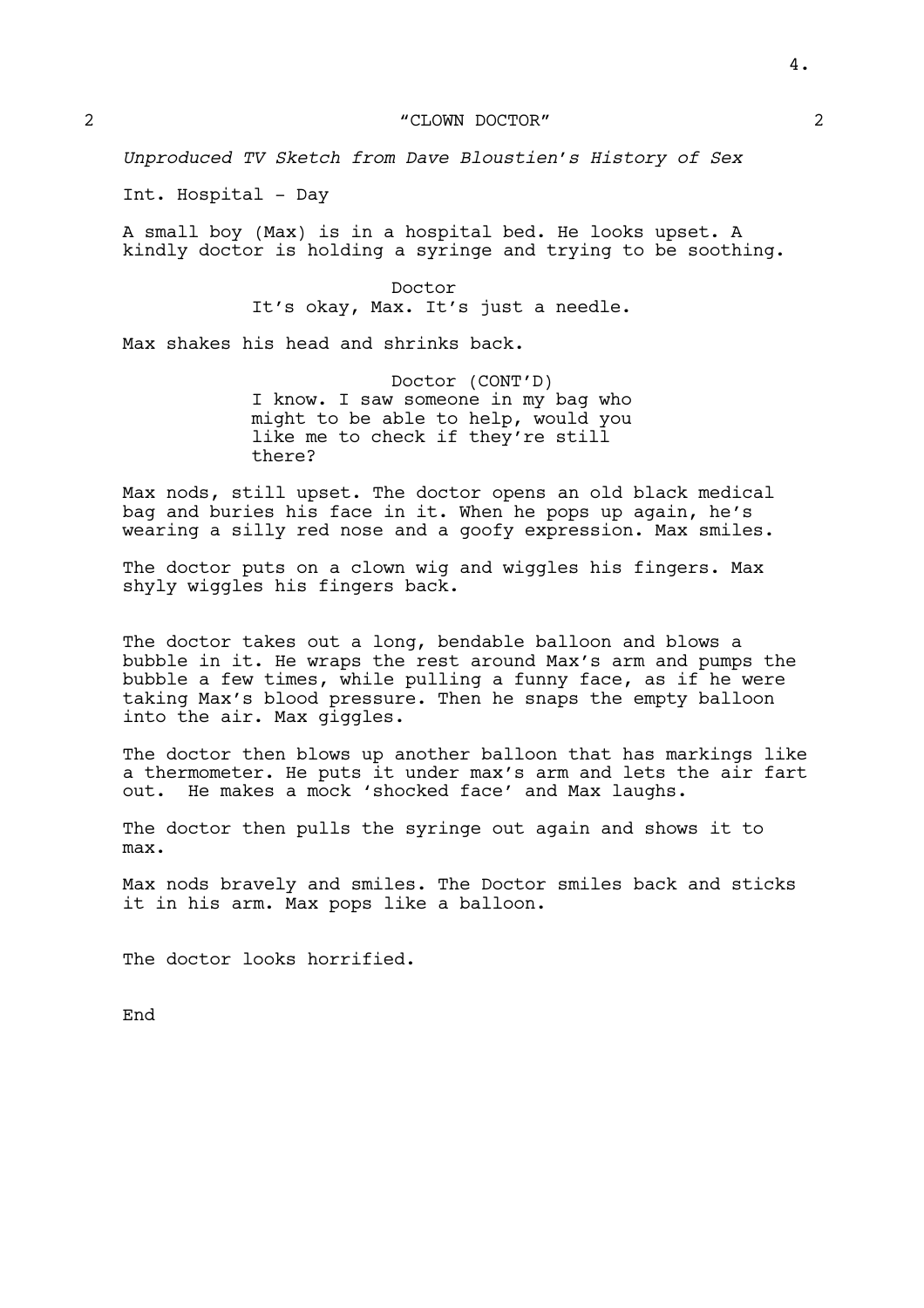*Bought (but unproduced) TV sketch from 'The Elegant Gentlemen's Guide To Knife Fighting' (ABC 2013)*

EXT. ROMAN MARKET - DAY

### CORNELIUS

Flavius!

### FLAVIUS

Cornelius! Did you just come from the gladiatorial games?

### CORNELIUS

Aye, I did! Moronius was in pitched battle against the unarmed Moor. They fought like cats, Moronius slashing left and right, planting gashes on his foe, up until the final stroke where the Moor ...

#### FLAVIUS

Up-pup-pup! Cease your meticulous commentary brother, I would not want the details of the battle to be spoiled.

# CORNELIUS

Ha! And spoiled they would have been! Just like the intestines of Moronius now lie spoiled upon the arena floor.

FLAVIUS Cornelius! I BEG of you!

CORNELIUS Oh, you ... you haven't seen it?

### FLAVIUS

Nay.

### CORNELIUS

Oh Cornelius, I apologise. I apologise without reserve. I assumed that everybody had seen it.

#### FLAVIUS

In truth, that was my intention. But the lines to the amphitheatre were long, and the tickets so expensive. I just figured I'd rather see it later in the comfort of my own villa -

## CORNELIUS

Oh, Flavius, nay! This was such a fight! A fight made to be seen in the iMaximus. I've seen it three times.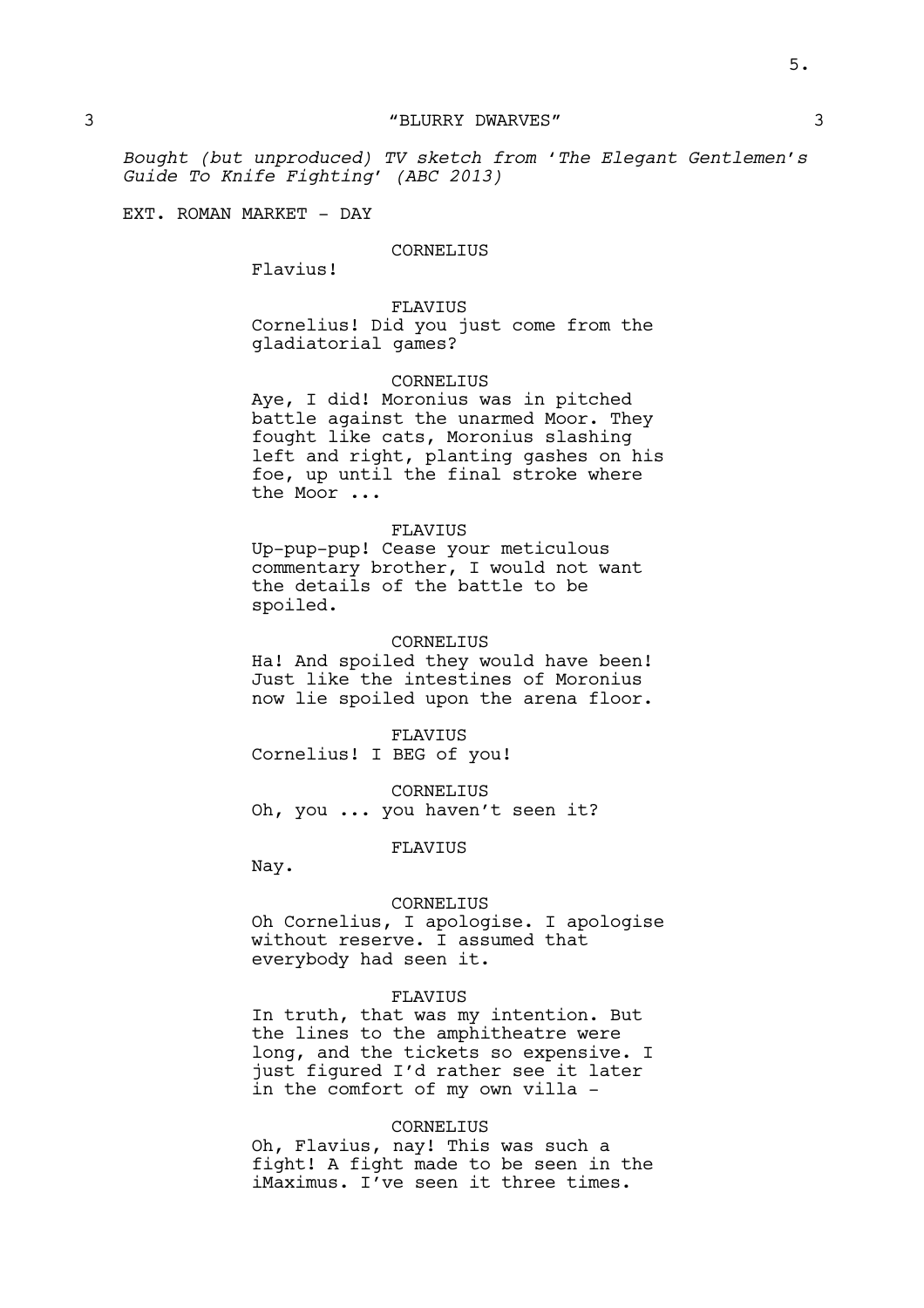## FLAVIUS

As it happens, I do know an Athenian pirate who snuck a troop of slightly blurry dwarves in to watch the battle, and he is giving them to me to recreate the -

## CORNELIUS

(hushed) Flavius! That is illegal!

#### FLAVIUS

Everybody does it. The amphitheatres are full of blurry dwarves these days, or so I hear. And anyway, I never saw the first one.

# Pause

CORNELIUS I have the first one.

#### FLAVIUS

(beat) Blurry dwarves?

# CORNELIUS Blurry dwarves. I'll lend them to you.

Cornelius and flavius walk away together.

FLAVIUS These dwarves, I don't suppose they know any good romantic comedies?

END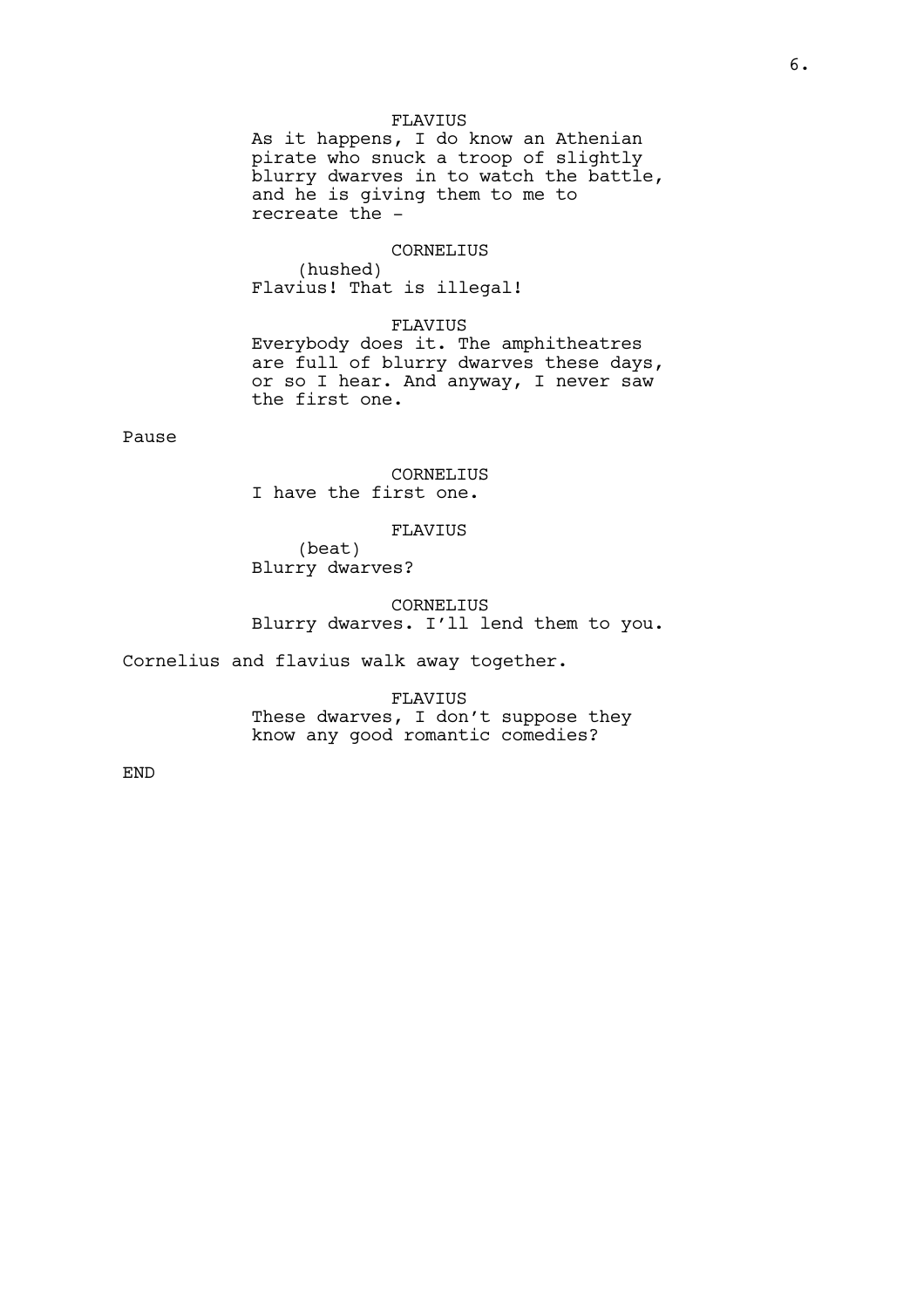*Unproduced Sketch*.

INT. BEDROOM - NIGHT

JON and INGE are in bed. Inge has a strong Swedish accent. There is a crash and Inge wakes up. She starts waking Jon.

> INGE Yon! Yon! I heard a noose.

JON You heard a noise?

INGE Ya, a noose. I think we might haf a bugler in the laughing room.

JON A burglar? In the living room?

INGE

That is what I said. A bugler making a noose in the laughing room. We should go and stop him taking our thongs.

JON Okay, I'll check it out. Stay here.

CUT TO:

INT. DOWNSTAIRS - CONTINUOUS

Jon makes his way downstairs in the dark. We hear more clattering, as he carefully opens the door to the living room. Inside there is a man with a bugle standing on a chair to tie a noose, while surrounded by clowns, while holding a pair of thongs. He blows a sad 'wah wah' on his bugle.

END

7.